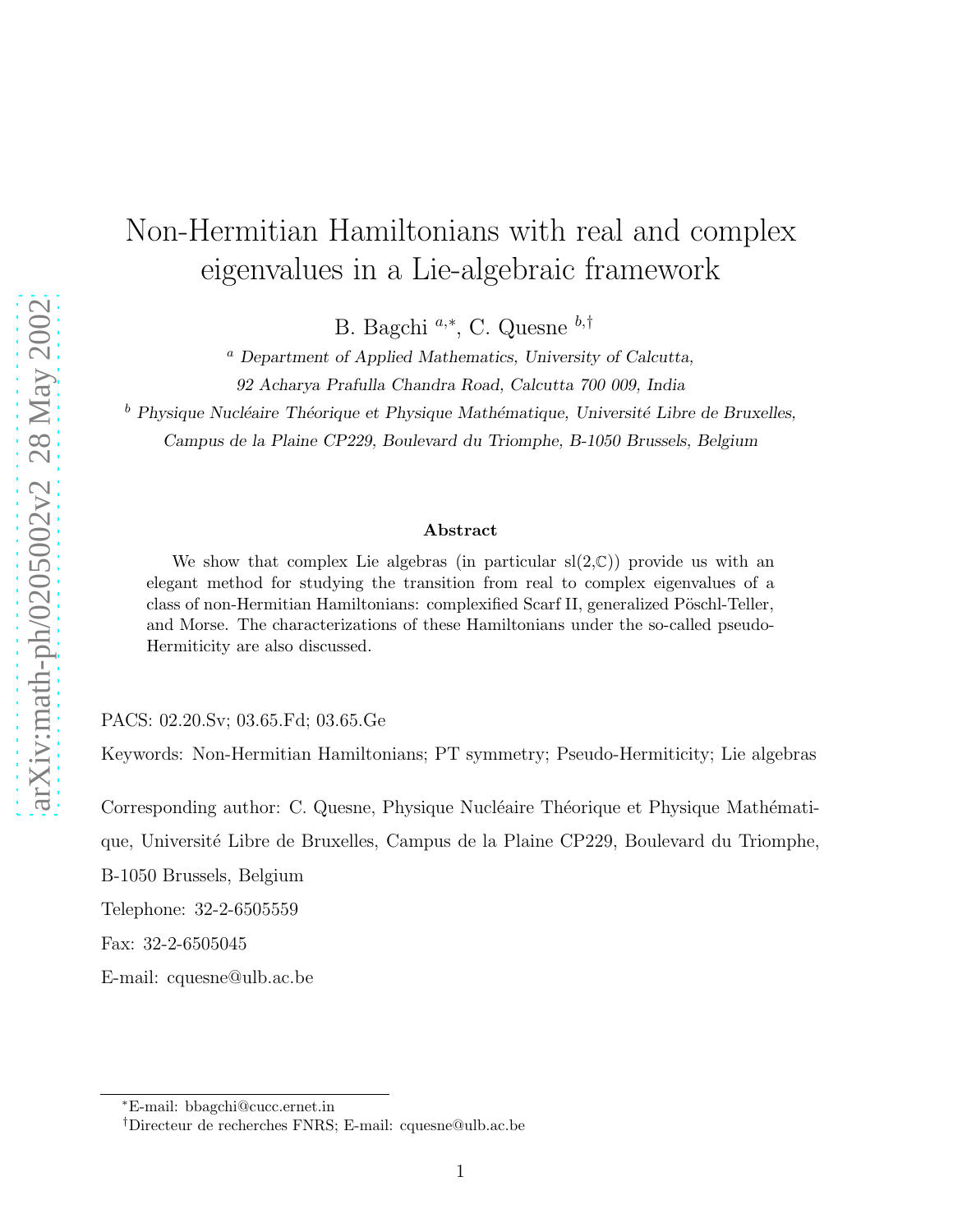### 1 Introduction

Some years ago, it was suggested [\[1](#page-12-0)] that PT symmetry might be responsible for some non-Hermitian Hamiltonians to preserve the reality of their bound-state eigenvalues provided it is not spontaneously broken, in which case their complex eigenvalues should come in conjugate pairs. Following this, several non-Hermitian Hamiltonians (including the non-PT-symmetric ones [\[2](#page-12-0), [3](#page-12-0), [4\]](#page-12-0)) with real or complex spectra have been analyzed using a variety of techniques, such as perturbation theory, semiclassical estimates, numerical experiments, analytical arguments, and algebraic methods. Among the latter, one may quote those connected with supersymmetrization [\[2](#page-12-0), [5](#page-12-0), [6, 7, 8](#page-12-0), [9](#page-12-0), [10\]](#page-12-0), or some generalizations thereof[[11](#page-12-0)], quasi-solvability [\[3, 12, 13, 14, 15](#page-12-0), [16](#page-13-0)], and potential algebras[[4,](#page-12-0) [17\]](#page-13-0).

Recently, it has been shown that under some rather mild assumptions, the existence of real or complex-conjugate pairs of eigenvalues can be associated with a class of non-Hermitian Hamiltonians distinguished by either their so-called (weak) *pseudo-Hermiticity* [i.e., such that  $\eta H \eta^{-1} = H^{\dagger}$ , where  $\eta$  is some (Hermitian) linear automorphism] or their invariance under some antilinear operator[[18, 19\]](#page-13-0). In such a context, pseudo-Hermiticity under imaginary shift of the coordinate has been identified as the explanation of the occurrence of real or complex-conjugate eigenvalues for some non-PT-symmetric Hamiltonians [\[20\]](#page-13-0).

In the course of time, there has been a growing interest in determining the critical strengths of the interaction at which PT symmetry (or some generalization) becomes spontaneously broken, i.e., they appear regular complex-energy solutions, where by regular we mean eigenfunctions satisfying the asymptotic boundary conditions  $\psi(\pm\infty) \to 0$ , so that they are normalizable in a generalized sense [\[18, 20, 21](#page-13-0), [22](#page-13-0)]. Some analytical results have been obtained both for PT-symmetric potentials[[22](#page-13-0), [23, 24](#page-13-0), [25\]](#page-13-0) and for potentials that are pseudo-Hermitian under imaginary shift of the coordinate [\[20](#page-13-0)].

In the present Letter, we wish to show that complex Lie algebras provide us with an easy and elegant method for studying the transition from real to complex eigenvalues, corresponding to *regular* eigenfunctions, of (PT-symmetric or non-PT-symmetric) pseudo-Hermitian and non-pseudo-Hermitian Hamiltonians.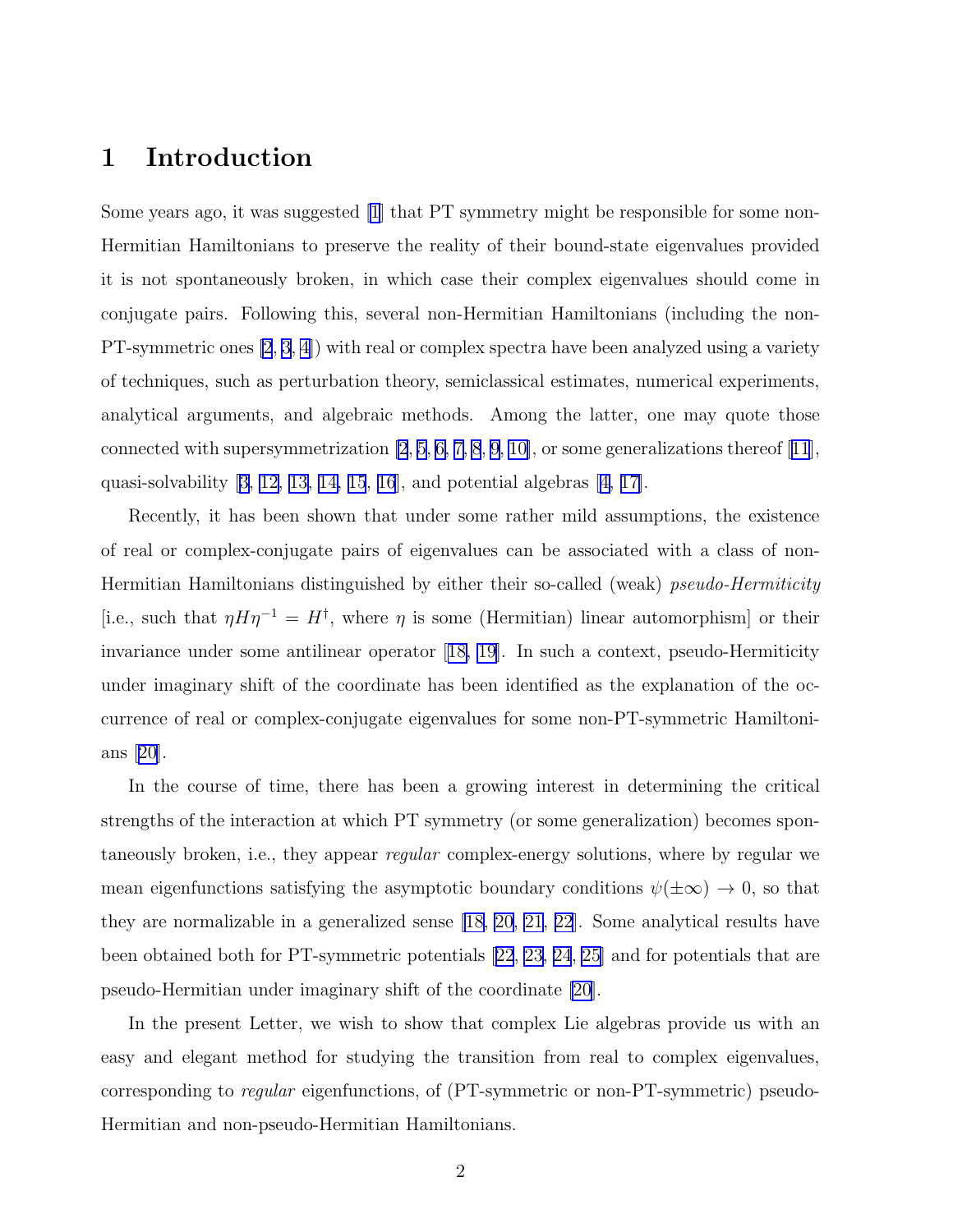## <span id="page-2-0"></span>2 Non-Hermitian Hamiltonians in an  $sl(2, \mathbb{C})$  framework

The generators  $J_0$ ,  $J_+$ ,  $J_-$  of the complex Lie algebra sl(2, $\mathbb{C}$ ), characterized by the commutation relations

$$
[J_0, J_{\pm}] = \pm J_{\pm}, \qquad [J_+, J_-] = -2J_0,\tag{1}
$$

can be realized as differential operators [\[4\]](#page-12-0)

$$
J_0 = -\mathrm{i}\frac{\partial}{\partial \phi}, \qquad J_{\pm} = e^{\pm \mathrm{i}\phi} \left[ \pm \frac{\partial}{\partial x} + \left( \mathrm{i}\frac{\partial}{\partial \phi} \mp \frac{1}{2} \right) F(x) + G(x) \right],\tag{2}
$$

depending upon a real variable x and an auxiliary variable  $\phi \in [0, 2\pi)$ , provided the two complex-valued functions  $F(x)$  and  $G(x)$  in (2) satisfy coupled differential equations

$$
F' = 1 - F^2, \qquad G' = -FG. \tag{3}
$$

Here a prime denotes derivative with respect to spatial variable  $x$ .

The solutions of Eq. (3) fall into the following three classes:

I: 
$$
F(x) = \tanh(x - c - i\gamma)
$$
,  $G(x) = (b_R + ib_I)\operatorname{sech}(x - c - i\gamma)$ ,  
\nII:  $F(x) = \coth(x - c - i\gamma)$ ,  $G(x) = (b_R + ib_I)\operatorname{cosech}(x - c - i\gamma)$ ,  
\nIII:  $F(x) = \pm 1$ ,  $G(x) = (b_R + ib_I)e^{\mp x}$ , (4)

where c,  $b_R$ ,  $b_I \in \mathbb{R}$  and  $-\frac{\pi}{4} \leq \gamma < \frac{\pi}{4}$ , thus providing us with three different realizations of sl(2, C). For  $b_I = \gamma = 0$ , the latter reduce to corresponding realizations of sl(2, R)  $\simeq$  so(2, 1), for which  $J_0 = J_0^{\dagger}$  and  $J_- = J_+^{\dagger}$  [[26](#page-13-0)].

The sl(2,  $\mathbb{C}$ ) Casimir operator corresponding to the differential realizations of type (2) can be written as

$$
J^{2} \equiv J_{0}^{2} \mp J_{0} - J_{\pm}J_{\mp} = \frac{\partial^{2}}{\partial x^{2}} - \left(\frac{\partial^{2}}{\partial \phi^{2}} + \frac{1}{4}\right)F' + 2i\frac{\partial}{\partial \phi}G' - G^{2} - \frac{1}{4}.
$$
(5)

In this work, we are going to consider the  $sl(2, \mathbb{C})$  irreducible representations spanned by the states

$$
|km\rangle = \Psi_{km}(x,\phi) = \psi_{km}(x)\frac{e^{im\phi}}{\sqrt{2\pi}}
$$
\n(6)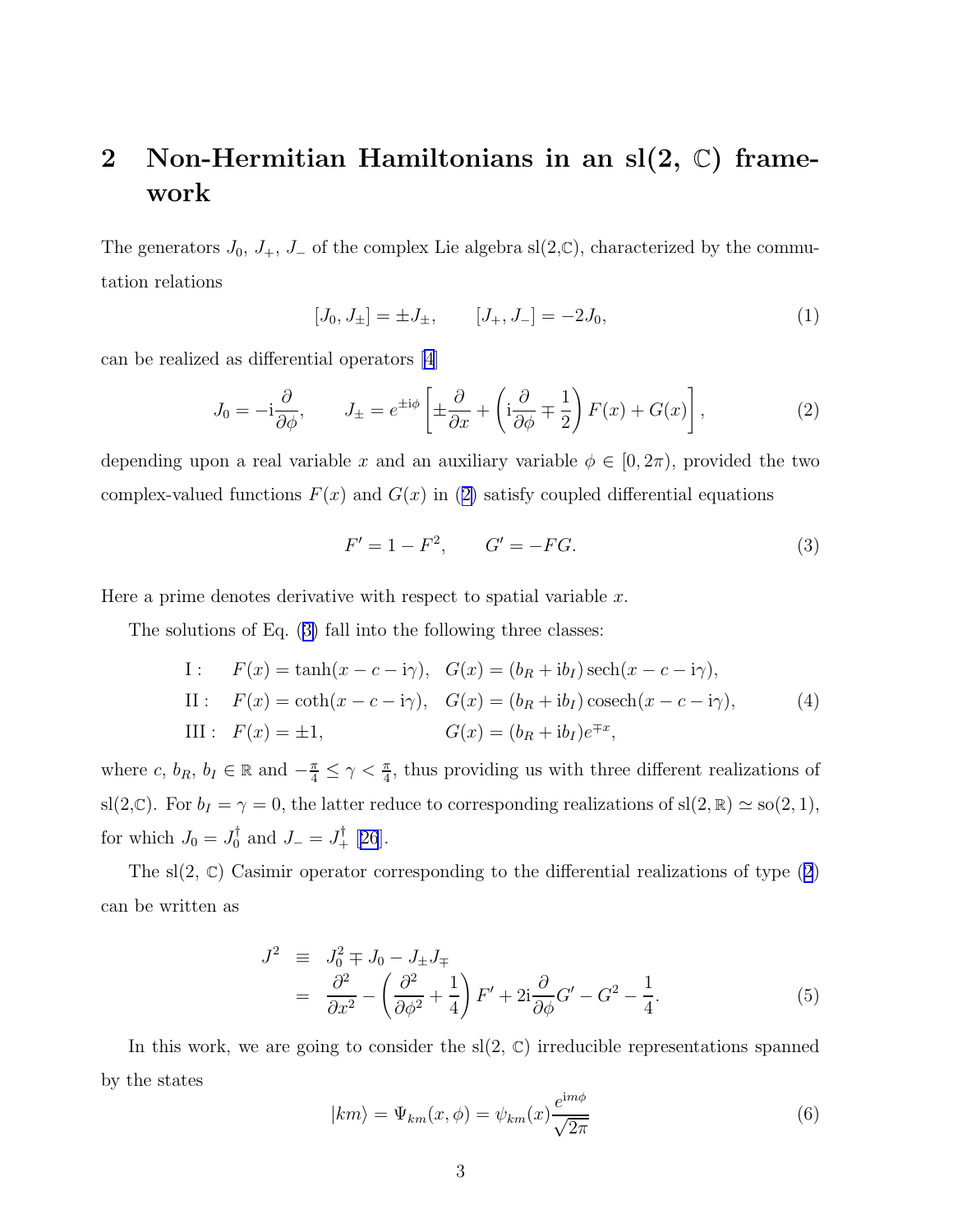<span id="page-3-0"></span>with fixed  $k$ , for which

$$
J_0|km\rangle = m|km\rangle, \qquad J^2|km\rangle = k(k-1)|km\rangle, \tag{7}
$$

and

$$
k = k_R + ik_I
$$
,  $m = m_R + im_I$ ,  $m_R = k_R + n$ ,  $m_I = k_I$ , (8)

where  $k_R$ ,  $k_I$ ,  $m_R$ ,  $m_I \in \mathbb{R}$  and  $n \in \mathbb{N}$ . The states with  $m = k$  or  $n = 0$  satisfy the equation  $J_{-}|kk\rangle = 0$ , while those with higher values of m (or n) can be obtained from them by repeated applications of  $J_+$  and use of the relation  $J_+|km\rangle \propto |k m + 1\rangle$ .

When the parameter m is real, i.e.,  $m_I = 0$ , we can get rid of the auxiliary variable  $\phi$ by extending the definition of the pseudo-norm with a multiplicative integral over  $\phi$  from 0 to  $2\pi$ . In the case m is complex, i.e.,  $m_I \neq 0$ , a similar result can be obtained through an appropriate change of the integral over  $\phi$ . In the former (resp. latter) case,  $J_0$  is a Hermitian (resp. non-Hermitian) operator.

From the second relation in Eq. (7), it follows that the functions  $\psi_{km}(x)$  of Eq. [\(6](#page-2-0)) obey the Schrödinger equation

$$
-\psi''_{km} + V_m \psi_{km} = -\left(k - \frac{1}{2}\right)^2 \psi_{km},\tag{9}
$$

where the family of potentials  $V_m$  is defined by

$$
V_m = \left(\frac{1}{4} - m^2\right)F' + 2mG' + G^2.
$$
\n(10)

Since the irreducible representations of  $sl(2, \mathbb{C})$  correspond to a given eigenvalue in Eq. (9) and the corresponding basis states to various potentials  $V_m$ ,  $m = k, k + 1, k + 2, \ldots$ , it is clear that sl(2,  $\mathbb{C}$ ) is a potential algebra for the family of potentials  $V_m$  (see [\[26\]](#page-13-0) and references quoted therein).

To the three classes of solutions of Eq. [\(3\)](#page-2-0), given in Eq. [\(4](#page-2-0)), we can now associate three classes of potentials:

I: 
$$
V_m = \left[ (b_R + ib_I)^2 - (m_R + im_I)^2 + \frac{1}{4} \right] \operatorname{sech}^2 \tau
$$
  
- 2 $(m_R + im_I)(b_R + ib_I) \operatorname{sech} \tau \tanh \tau$ ,  $\tau = x - c - i\gamma$ , (11)

II: 
$$
V_m = \left[ (b_R + ib_I)^2 + (m_R + im_I)^2 - \frac{1}{4} \right] \operatorname{cosech}^2 \tau
$$
  
- 2 $(m_R + im_I)(b_R + ib_I) \operatorname{cosech} \tau \coth \tau$ ,  $\tau = x - c - i\gamma$ , (12)

III: 
$$
V_m = (b_R + ib_I)^2 e^{\mp 2x} \mp 2(m_R + im_I)(b_R + ib_I)e^{\mp x}
$$
. (13)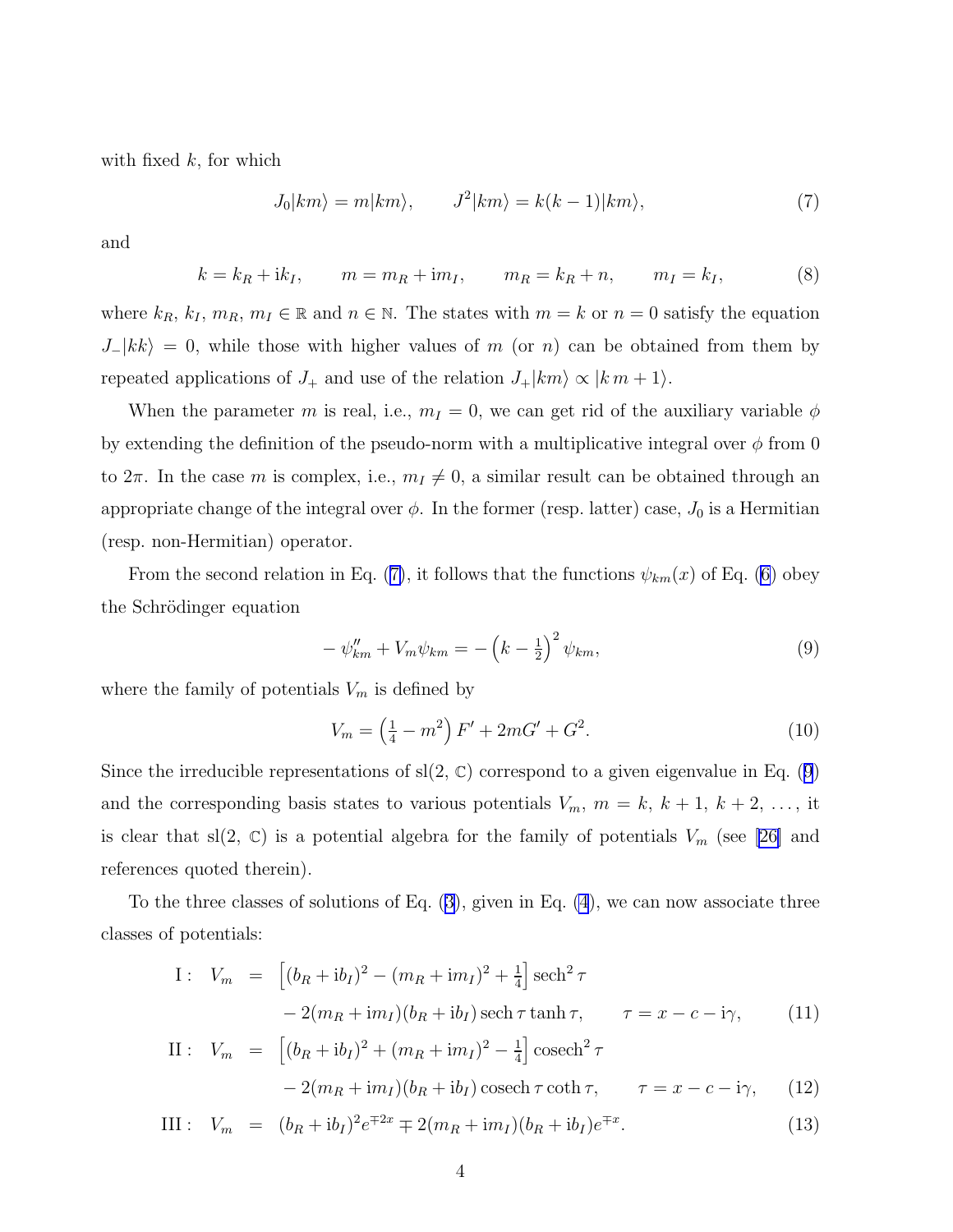<span id="page-4-0"></span>It is worth stressing that in the generic case, such complex potentials are not invariant under PT symmetry.

Equation([9\)](#page-3-0) can also be rewritten as

$$
-\psi_n^{(m)\prime\prime} + V_m \psi_n^{(m)} = E_n^{(m)} \psi_n^{(m)},\tag{14}
$$

with  $\psi_{km}(x) = \psi_n^{(m)}(x)$  and

$$
E_n^{(m)} = -\left(m_R + \mathrm{i}m_I - n - \frac{1}{2}\right)^2. \tag{15}
$$

Real (resp. complex) eigenvalues therefore correspond to  $m_I = 0$  (resp.  $m_I \neq 0$ ).

To be acceptable solutions of Eq. (14), the functions  $\psi_n^{(m)}(x)$  have to be regular, i.e., such that  $\psi_n^{(m)}(\pm \infty) \to 0$ . It is straightforward to determine under which conditions there exist acceptable solutions of Eq. (14) with  $n = 0$ . The functions  $\psi_0^{(m)}$  $\binom{m}{0}(x)$  are indeed easily obtained by solving the first-order differential equation  $J_-\Psi_{mm}(x,\phi) = 0$ . For the three classesof potentials  $(11) - (13)$  $(11) - (13)$  $(11) - (13)$ , the results read

I: 
$$
\psi_0^{(m)}(x) \propto (\operatorname{sech} \tau)^{m_R + im_I - 1/2} \exp[(b_R + ib_I) \operatorname{arctan}(\sinh \tau)],
$$
 (16)

II: 
$$
\psi_0^{(m)}(x) \propto (\sinh \frac{\tau}{2})^{b_R + ib_I - m_R - im_I + 1/2} (\cosh \frac{\tau}{2})^{-b_R - ib_I - m_R - im_I + 1/2},
$$
 (17)

III: 
$$
\psi_0^{(m)}(x) \propto \exp[-(m_R + im_I - \frac{1}{2})x - (b_R + ib_I)e^{-x}].
$$
 (18)

Such functions are regular provided  $m_R > \frac{1}{2}$  $\frac{1}{2}$  and  $b_R > 0$ , where the second condition applies only to class III.

In the remainder of this letter, we shall illustrate the general theory developed in the present section with some selected examples.

#### 3 Complexified Scarf II potential

The potential

$$
V(x) = -V_1 \operatorname{sech}^2 x - iV_2 \operatorname{sech} x \tanh x, \qquad V_1 > 0, \qquad V_2 \neq 0,
$$
 (19)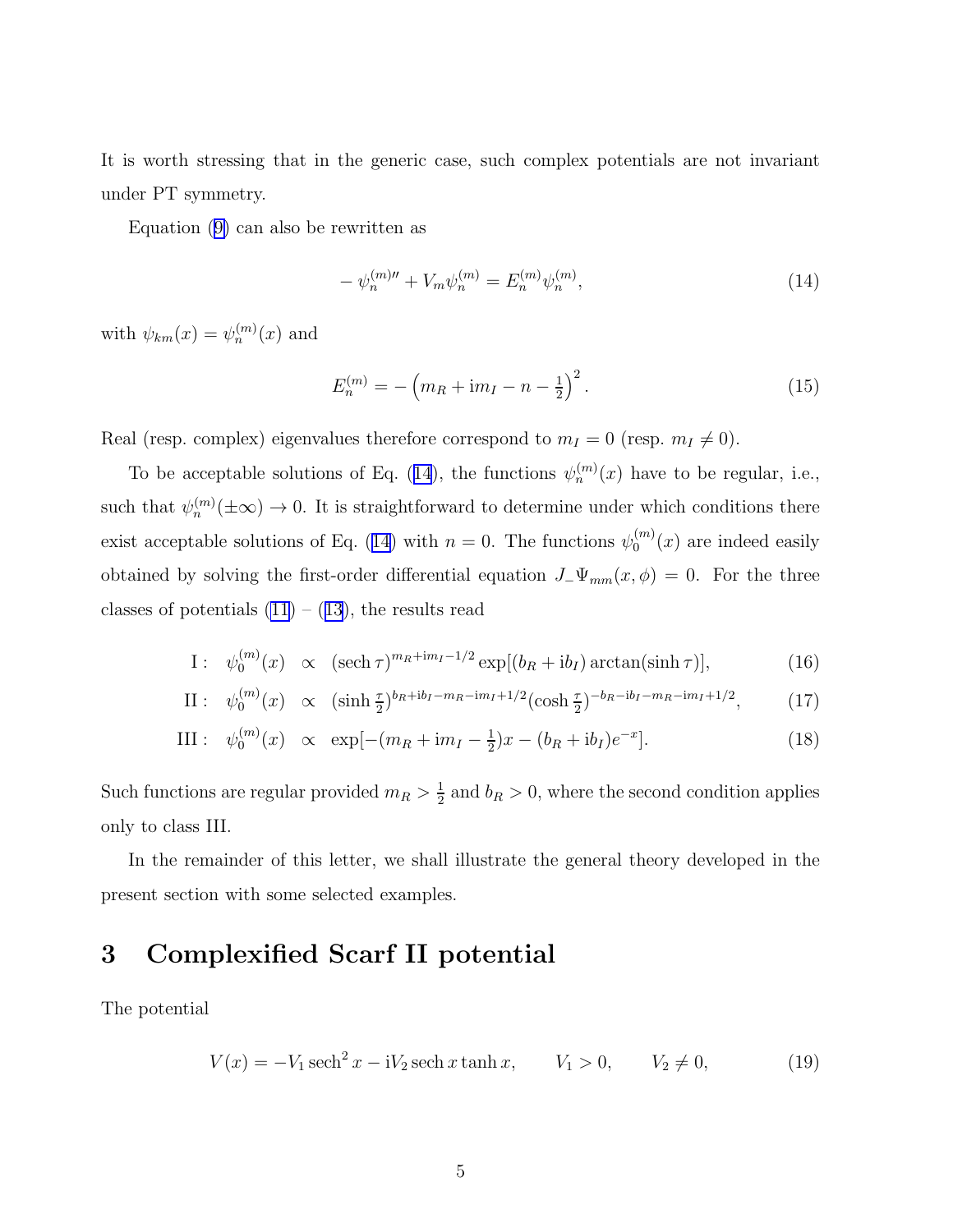<span id="page-5-0"></span>which belongs to class I defined in Eq.  $(11)$ , is a complexification of the real Scarf II potential [\[27\]](#page-13-0). It is not only invariant under PT symmetry but also P-pseudo-Hermitian. Comparisonbetween Eqs. ([11](#page-3-0)) and [\(19\)](#page-4-0) shows that it corresponds to  $c = \gamma = 0$  and

$$
b_R^2 - b_I^2 - m_R^2 + m_I^2 + \frac{1}{4} = -V_1, \tag{20}
$$

$$
b_R b_I - m_R m_I = 0, \t\t(21)
$$

$$
m_R b_R - m_I b_I = 0, \t\t(22)
$$

$$
2(m_R b_I + m_I b_R) = V_2, \tag{23}
$$

where we may assume  $b_I \neq 0$  since otherwise the sl(2, C) generators [\(2](#page-2-0)) would reduce to  $sl(2, \mathbb{R})$  ones.

To be able to apply the results of the previous section, the only thing we have to do is to solve Eqs. (20) – (23) in order to express the sl(2,  $\mathbb{C}$ ) parameters  $b_R$ ,  $b_I$ ,  $m_R$ ,  $m_I$  in terms of the potential parameters  $V_1$ ,  $V_2$ . Equations (22) and (23) yield

$$
m_R = \frac{V_2 b_I}{2(b_R^2 + b_I^2)}, \qquad m_I = \frac{V_2 b_R}{2(b_R^2 + b_I^2)}.
$$
\n(24)

On inserting these results into Eqs. (20) and (21), we get the relations

$$
(b_R^2 - b_I^2) \left( 1 + \frac{V_2^2}{4(b_R^2 + b_I^2)^2} \right) = -V_1 - \frac{1}{4}, \tag{25}
$$

$$
b_R b_I \left( 1 - \frac{V_2^2}{4(b_R^2 + b_I^2)^2} \right) = 0. \tag{26}
$$

The latter is satisfied if either  $b_R = 0$  or  $b_R \neq 0$  and  $b_R^2 + b_I^2 = \frac{1}{2}$  $\frac{1}{2}|V_2|$ . It now remains to solve Eq. (25) in those two possible cases.

If we choose  $b_R = 0$ , then Eq. (25) reduces to a quadratic equation for  $b_I^2$ , which has real positive solutions

$$
b_I^2 = \frac{1}{4} \left( \sqrt{V_1 + \frac{1}{4} + V_2} + \epsilon_I \sqrt{V_1 + \frac{1}{4} - V_2} \right)^2, \qquad \epsilon_I = \pm 1,
$$
 (27)

provided  $|V_2| \leq V_1 + \frac{1}{4}$  $\frac{1}{4}$ . Equation (27) then yields for  $b_I$  the possible solutions

$$
b_I = \frac{1}{2} \epsilon_I' \left( \sqrt{V_1 + \frac{1}{4} + V_2} + \epsilon_I \sqrt{V_1 + \frac{1}{4} - V_2} \right), \qquad \epsilon_I, \epsilon_I' = \pm 1,
$$
 (28)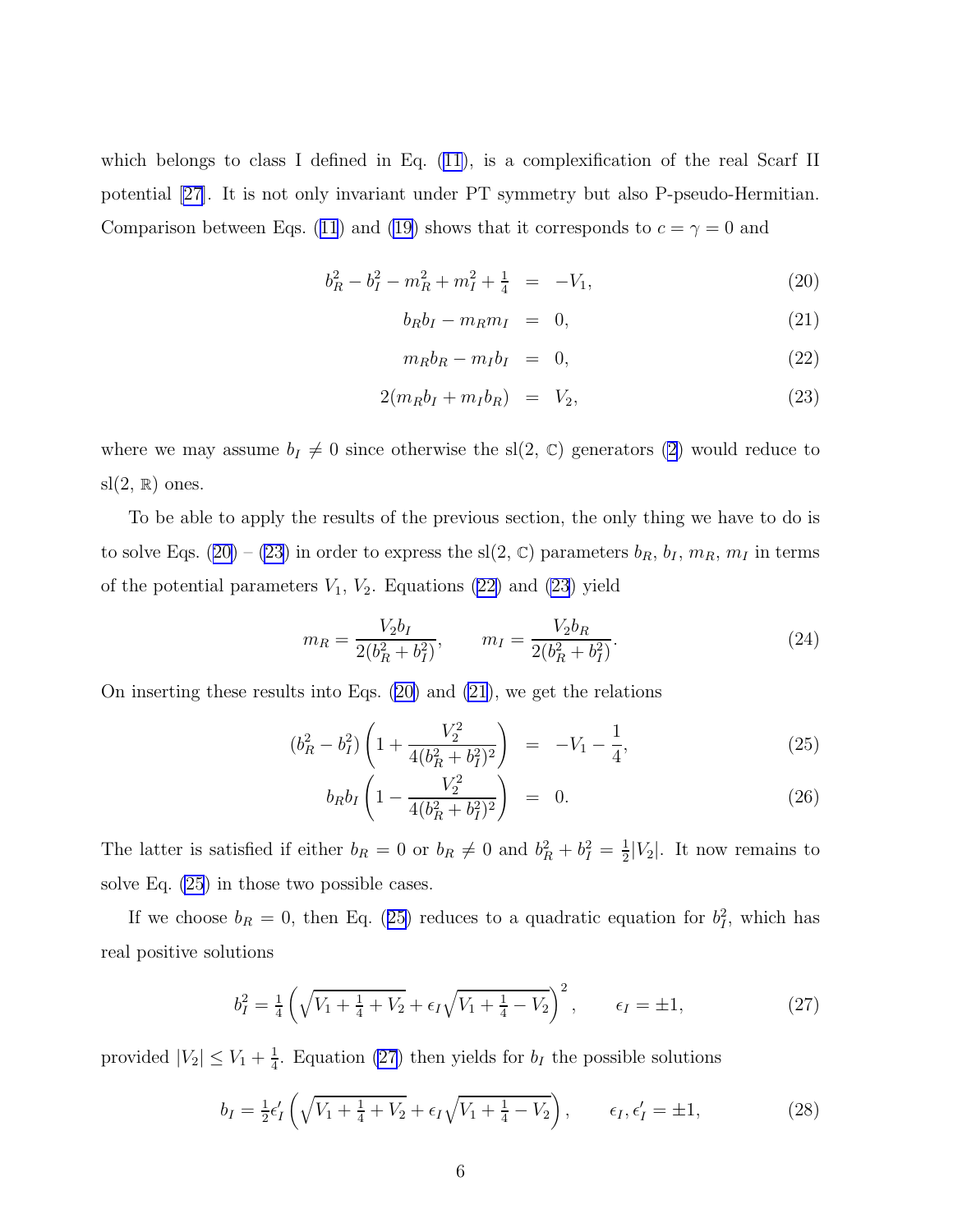<span id="page-6-0"></span>while Eq. [\(24](#page-5-0)) leads to  $m_R = V_2/(2b_I)$  and  $m_I = 0$ .

From the regularity condition  $m_R > \frac{1}{2}$  $\frac{1}{2}$  of  $\psi_0^{(m)}$  $\binom{m}{0}(x)$ ,given in Eq. ([16](#page-4-0)), it then follows that  $b_I$  must have the same sign as  $V_2$ , which we denote by  $\nu$ . Furthermore, we must choose  $\epsilon'_I = +1$  or  $\epsilon'_I = -\epsilon_I$  according to whether  $\nu = +1$  or  $\nu = -1$ .

Thefirst set of solutions of Eqs.  $(20) - (23)$  $(20) - (23)$  $(20) - (23)$ , compatible with the regularity condition of  $\psi^{(m)}_0$  $\binom{m}{0}(x)$ , is therefore given by

$$
b_R = 0, \t b_I = \frac{1}{2}\nu \left( \sqrt{V_1 + \frac{1}{4} + |V_2|} - \epsilon \sqrt{V_1 + \frac{1}{4} - |V_2|} \right),
$$
  
\n
$$
m_R = \frac{1}{2} \left( \sqrt{V_1 + \frac{1}{4} + |V_2|} + \epsilon \sqrt{V_1 + \frac{1}{4} - |V_2|} \right), \t m_I = 0, \t \epsilon = \pm 1,
$$
\n(29)

where  $\epsilon = -\epsilon_I$ , provided  $|V_2| \le V_1 + \frac{1}{4}$  $\frac{1}{4}$  and  $\sqrt{V_1 + \frac{1}{4} + |V_2|} + \epsilon \sqrt{V_1 + \frac{1}{4} - |V_2|} > 1.$ 

On inserting these results into Eq.([15\)](#page-4-0), we get two series of real eigenvalues

$$
E_{n,\epsilon} = -\left[\frac{1}{2}\left(\sqrt{V_1 + \frac{1}{4} + |V_2|} + \epsilon\sqrt{V_1 + \frac{1}{4} - |V_2|}\right) - n - \frac{1}{2}\right]^2, \qquad \epsilon = \pm 1. \tag{30}
$$

By studying the regularity condition of the associated eigenfunctions obtained by successive applications of  $J_+$  on  $\psi_0^{(m)}$  $\binom{m}{0}(x)$ , it can be shown that *n* is restricted to the range  $n = 0, 1$ ,  $2, \ldots < \frac{1}{2}$  $\frac{1}{2}(\sqrt{V_1+\frac{1}{4}+|V_2|}+\epsilon\sqrt{V_1+\frac{1}{4}-|V_2|}-1).$ 

If, on the contrary, we choose  $b_R \neq 0$  and  $b_R^2 + b_I^2 = \frac{1}{2}$  $\frac{1}{2}|V_2|$ , then Eq. [\(25\)](#page-5-0) leads to  $b_R^2 - b_I^2 = -\frac{1}{2}$  $\frac{1}{2}(V_1 + \frac{1}{4})$  $\frac{1}{4}$ , so that

$$
b_R = \frac{1}{2}\epsilon_R \sqrt{|V_2| - V_1 - \frac{1}{4}}, \qquad b_I = \frac{1}{2}\epsilon_I \sqrt{|V_2| + V_1 + \frac{1}{4}}, \qquad \epsilon_R, \epsilon_I = \pm 1,
$$
 (31)

provided  $|V_2| > V_1 + \frac{1}{4}$  $\frac{1}{4}$ .

Oninserting such results into Eq. ([24](#page-5-0)) and imposing the regularity condition  $m_R > \frac{1}{2}$  $\frac{1}{2}$ , weobtain  $\epsilon = \nu$ . The second set of solutions of Eqs. ([20](#page-5-0)) – ([23](#page-5-0)), compatible with the regularity condition of  $\psi_0^{(m)}$  $\binom{m}{0}(x)$ , is therefore given by

$$
b_R = \frac{1}{2}\nu\epsilon\sqrt{|V_2| - V_1 - \frac{1}{4}}, \qquad b_I = \frac{1}{2}\nu\sqrt{|V_2| + V_1 + \frac{1}{4}},
$$
  

$$
m_R = \frac{1}{2}\sqrt{|V_2| + V_1 + \frac{1}{4}}, \qquad m_I = \frac{1}{2}\epsilon\sqrt{|V_2| - V_1 - \frac{1}{4}}, \qquad \epsilon = \pm 1,
$$
 (32)

where we have set  $\epsilon = \nu \epsilon_R$ . Here we must assume  $|V_2| > V_1 + \frac{1}{4}$  $\frac{1}{4}$  and  $|V_2| + V_1 + \frac{1}{4} > 1$ .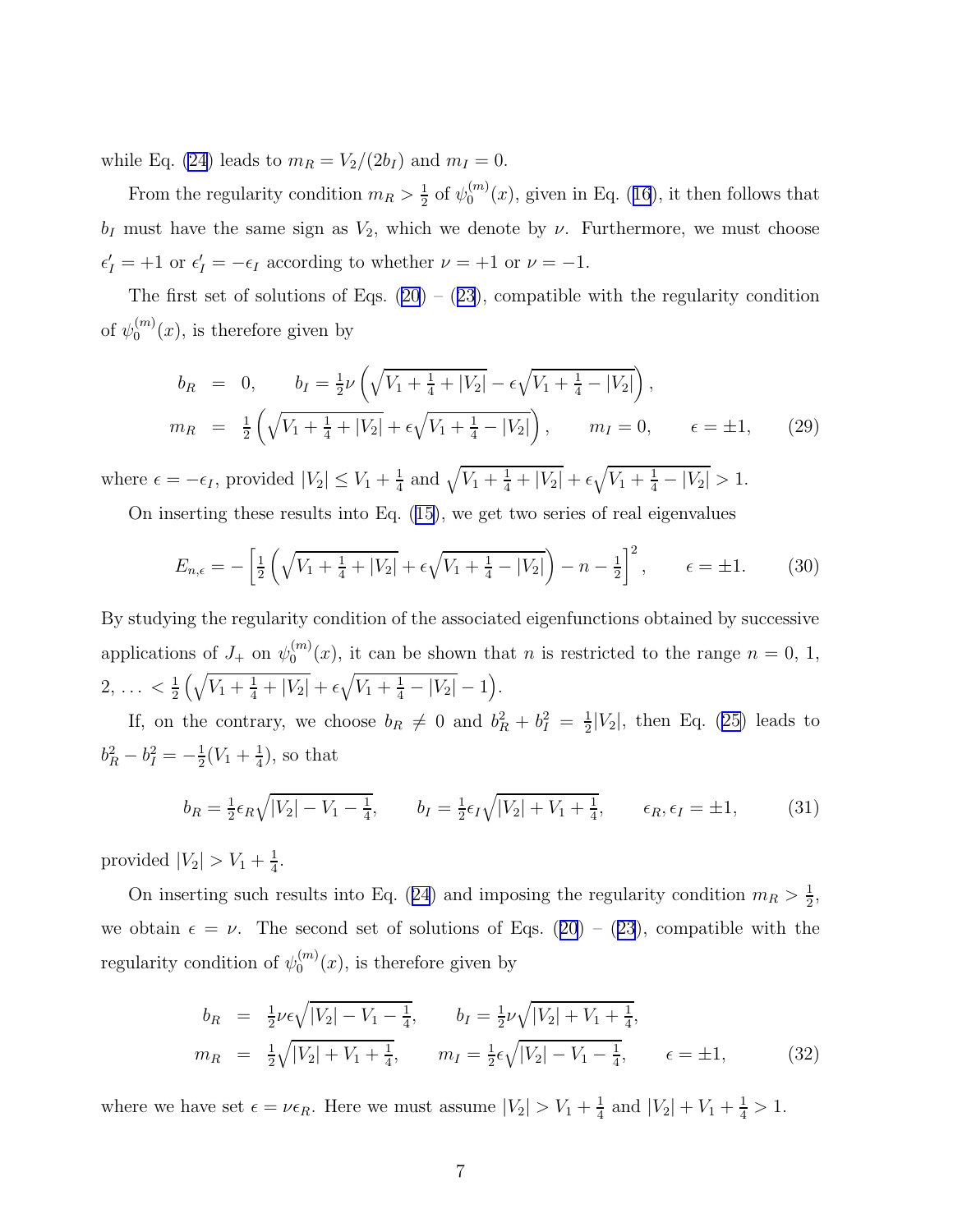<span id="page-7-0"></span>This set of solutions is associated with a series of complex-conjugate pairs of eigenvalues

$$
E_{n,\epsilon} = -\left[\frac{1}{2}\left(\sqrt{|V_2| + V_1 + \frac{1}{4}} + i\epsilon\sqrt{|V_2| - V_1 - \frac{1}{4}}\right) - n - \frac{1}{2}\right]^2, \qquad \epsilon = \pm 1, \tag{33}
$$

where it can be shown that *n* varies in the range  $n = 0, 1, 2, \ldots < \frac{1}{2}$  $\frac{1}{2}(\sqrt{|V_2|+V_1+\frac{1}{4}}-1).$ 

Weconclude that for increasing values of  $|V_2|$ , the two series of real eigenvalues ([30](#page-6-0)) merge when  $|V_2|$  reaches the value  $V_1 + \frac{1}{4}$  $\frac{1}{4}$ , then disappear while complex-conjugate pairs of eigenvalues (33) make their appearance, as already found elsewhere by another method[[22](#page-13-0)]. Had we chosen the parametrization  $V_1 = B^2 + A(A+1)$ ,  $V_2 = -B(2A+1)$ , with A and Breal, as we did in Ref. [[4\]](#page-12-0), we would obtain that the condition  $|V_2| \leq V_1 + \frac{1}{4}$  $\frac{1}{4}$  is always satisfied, thus only getting the two series of real eigenvalues [\(30\)](#page-6-0).

#### 4 Complexified generalized Pöschl-Teller potential

Wenext consider the complexification of the generalized Pöschl-Teller potential [[27\]](#page-13-0), namely

$$
V(x) = V_1 \cosech^2 \tau - V_2 \cosech \tau \coth \tau, \qquad \tau = x - c - i\gamma, \qquad V_1 > -\frac{1}{4}, \qquad V_2 \neq 0. \tag{34}
$$

It is easy to recognize (34) to belong to class II defined in Eq.([12](#page-3-0)). Note that the above potential is PT-symmetric as well as P-pseudo-Hermitian. Comparing with([12](#page-3-0)), we get

$$
b_R^2 - b_I^2 + m_R^2 - m_I^2 - \frac{1}{4} = V_1,\tag{35}
$$

$$
b_R b_I + m_R m_I = 0, \t\t(36)
$$

$$
2(m_R b_R - m_I b_I) = V_2, \qquad (37)
$$

$$
m_R b_I + m_I b_R = 0. \t\t(38)
$$

This time there is no reason to assume that  $b_I \neq 0$ , since the presence of  $\gamma \neq 0$  in the generators [\(2](#page-2-0)) ensures that we are dealing with  $sl(2, \mathbb{C})$ .

On successively considering the cases where  $b_I = 0$  or  $b_I \neq 0$  and proceeding as in the previous section, we are led to the two following sets of solutions of Eqs.  $(35) - (38)$ :

$$
b_R = \frac{1}{2}\nu \left( \sqrt{V_1 + \frac{1}{4} + |V_2|} - \epsilon \sqrt{V_1 + \frac{1}{4} - |V_2|} \right), \qquad b_I = 0,
$$
  
\n
$$
m_R = \frac{1}{2} \left( \sqrt{V_1 + \frac{1}{4} + |V_2|} + \epsilon \sqrt{V_1 + \frac{1}{4} - |V_2|} \right), \qquad m_I = 0, \qquad \epsilon = \pm 1,
$$
\n(39)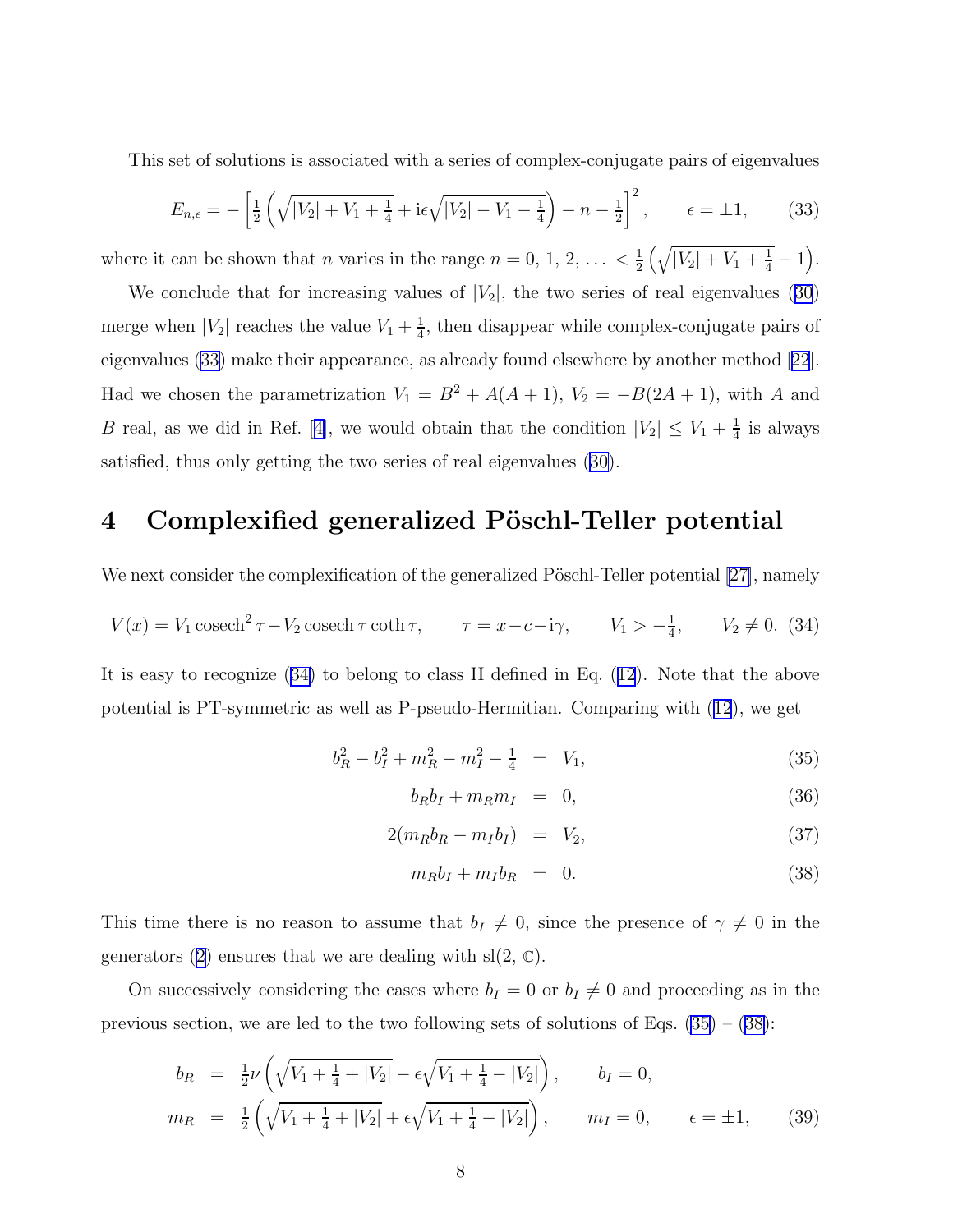<span id="page-8-0"></span>provided  $|V_2| \leq V_1 + \frac{1}{4}$  $\frac{1}{4}$  and  $\sqrt{V_1 + \frac{1}{4} + |V_2|} + \epsilon \sqrt{V_1 + \frac{1}{4} - |V_2|} > 1$ , and  $b_R$  =  $\frac{1}{2}$  $\frac{1}{2}\nu\sqrt{|V_2|+V_1+\frac{1}{4}}$  $\frac{1}{4}$ ,  $b_I = -\frac{1}{2}$  $\frac{1}{2}\nu\epsilon\sqrt{|V_2| - V_1 - \frac{1}{4}}$  $\frac{1}{4}$ ,  $m_R$  =  $\frac{1}{2}$ 2  $\sqrt{|V_2| + V_1 + \frac{1}{4}}$  $\frac{1}{4}$ ,  $m_I = \frac{1}{2}$  $\frac{1}{2}\epsilon\sqrt{|V_2|-V_1-\frac{1}{4}}$  $\frac{1}{4}$ ,  $\epsilon = \pm 1$ , (40)

provided  $|V_2| > V_1 + \frac{1}{4}$  $\frac{1}{4}$  and  $|V_2| + V_1 + \frac{1}{4} > 1$ . In both cases,  $\nu$  denotes the sign of  $V_2$ .

Comparison with Eq. [\(15](#page-4-0)) shows that the first type solutions [\(39](#page-7-0)) lead to two series of real eigenvalues

$$
E_{n,\epsilon} = -\left[\frac{1}{2}\left(\sqrt{V_1 + \frac{1}{4} + |V_2|} + \epsilon\sqrt{V_1 + \frac{1}{4} - |V_2|}\right) - n - \frac{1}{2}\right]^2, \qquad \epsilon = \pm 1,\tag{41}
$$

while the second type solutions (40) correspond to a series of complex-conjugate pairs of eigenvalues

$$
E_{n,\epsilon} = -\left[\frac{1}{2}\left(\sqrt{|V_2| + V_1 + \frac{1}{4}} + i\epsilon\sqrt{|V_2| - V_1 - \frac{1}{4}}\right) - n - \frac{1}{2}\right]^2, \qquad \epsilon = \pm 1. \tag{42}
$$

In the former (resp. latter) case, it can be shown that n varies in the range  $n = 0, 1, 2, \ldots$ 1  $\frac{1}{2}(\sqrt{V_1+\frac{1}{4}+|V_2|}+\epsilon\sqrt{V_1+\frac{1}{4}-|V_2|}-1)$  [resp.  $n=0, 1, 2, ... < \frac{1}{2}$  $\frac{1}{2}(\sqrt{|V_2|+V_1+\frac{1}{4}}-1)].$ 

For increasing values of  $|V_2|$ , we observe a phenomenon entirely similar to that already noted for the complexified Scarf II potential: disappearance of the real eigenvalues and simultaneous appearance of complex-conjugate ones at the threshold  $|V_2| = V_1 + \frac{1}{4}$  $\frac{1}{4}$ . In this case, however, only partial results were reported in the literature. In Ref. [\[4\]](#page-12-0), we obtained the two series of real eigenvalues (41) using the parametrization  $V_1 = B^2 + A(A + 1)$ ,  $V_2 = B(2A + 1)$ , with A and B real, so that the condition  $|V_2| \le V_1 + \frac{1}{4}$  $\frac{1}{4}$  is automatically satisfied. Furthermore, Lévai and Znojil considered both the real [\[8](#page-12-0)] and the complex [\[24\]](#page-13-0) eigenvalues in a parametrization  $V_1 = \frac{1}{4}$  $\frac{1}{4}[2(\alpha^2+\beta^2)-1], V_2=\frac{1}{2}$  $\frac{1}{2}(\beta^2 - \alpha^2)$ , wherein  $\alpha$  and  $\beta$ are real or one of them is real and the other imaginary, respectively. Their results, however, disagree with ours in both cases.

#### 5 Complexified Morse potential

The potential

$$
V(x) = (V_{1R} + iV_{1I})e^{-2x} - (V_{2R} + iV_{2I})e^{-x}, \qquad V_{1R}, V_{1I}, V_{2R}, V_{2I} \in \mathbb{R},
$$
 (43)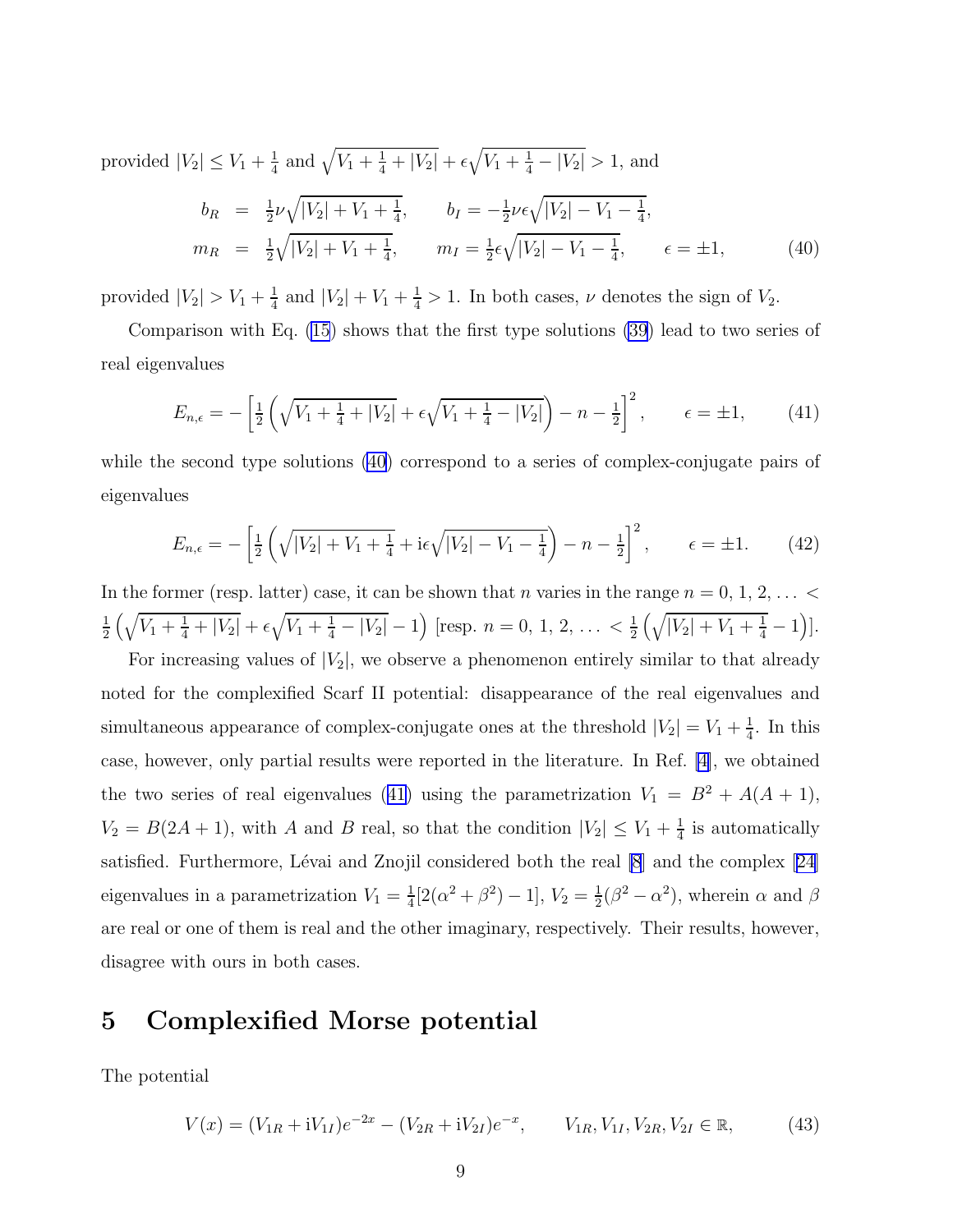<span id="page-9-0"></span>is the most general potential of class III for the upper sign choice in Eq.([13](#page-3-0)) and is a complexification of the standard Morse potential [\[27\]](#page-13-0). Comparison with Eq.([13\)](#page-3-0) shows that

$$
b_R^2 - b_I^2 = V_{1R}, \t\t(44)
$$

$$
2b_R b_I = V_{1I}, \t\t(45)
$$

$$
2(m_R b_R - m_I b_I) = V_{2R}, \qquad (46)
$$

$$
2(m_R b_I + m_I b_R) = V_{2I}, \t\t(47)
$$

where we may assume  $b_I \neq 0$ .

On solving Eq. (45) for  $b_R$  and inserting the result into Eq. (44), we get a quadratic equation for  $b_I^2$ , of which we only keep the real positive solutions. The results for  $b_R$  and  $b_I$ read

$$
b_R = \frac{1}{\sqrt{2}} \epsilon_I \nu (V_{1R} + \Delta)^{1/2}, \quad b_I = \frac{1}{\sqrt{2}} \epsilon_I (-V_{1R} + \Delta)^{1/2}, \quad \Delta = \sqrt{V_{1R}^2 + V_{1I}^2}, \quad \epsilon_I = \pm 1, \tag{48}
$$

where  $V_{1I} \neq 0$  if  $V_{1R} \geq 0$  and  $\nu$  denotes the sign of  $V_{1I}$ . On introducing Eq. (48) into Eqs. (46) and (47) and solving for  $m_R$  and  $m_I$ , we then obtain

$$
m_R = \frac{\epsilon_I \nu}{2\sqrt{2}\Delta} \left[ (V_{1R} + \Delta)^{1/2} V_{2R} + \nu (-V_{1R} + \Delta)^{1/2} V_{2I} \right],
$$
\n(49)

$$
m_I = \frac{\epsilon_I \nu}{2\sqrt{2}\Delta} \left[ (V_{1R} + \Delta)^{1/2} V_{2I} - \nu (-V_{1R} + \Delta)^{1/2} V_{2R} \right]. \tag{50}
$$

From the regularity conditions  $b_R > 0$  and  $m_R > \frac{1}{2}$  $rac{1}{2}$  of  $\psi_0^{(m)}$  $_{0}^{(m)}(x)$ ,given in Eq. ([18](#page-4-0)), it follows that we must choose  $\epsilon_I = \nu$ ,  $V_{1I} \neq 0$  if  $V_{1R} < 0$ , and

$$
(V_{1R} + \Delta)^{1/2}V_{2R} + \nu(-V_{1R} + \Delta)^{1/2}V_{2I} > \sqrt{2}\Delta.
$$
 (51)

We conclude that  $V_{1I} \neq 0$  must hold for any value of  $V_{1R}$ .

Real eigenvalues are associated with  $m_I = 0$  and therefore occur whenever the condition

$$
(V_{1R} + \Delta)^{1/2} V_{2I} = \nu (-V_{1R} + \Delta)^{1/2} V_{2R}
$$
\n(52)

is satisfied. In such a case,  $V_{2I}$  can be expressed in terms of  $V_{1R}$ ,  $V_{1I}$ , and  $V_{2R}$ , so that the real eigenvalues are given by

$$
E_n = -\left[\frac{V_{2R}}{\sqrt{2}|V_{1I}|}(-V_{1R} + \Delta)^{1/2} - n - \frac{1}{2}\right]^2.
$$
\n(53)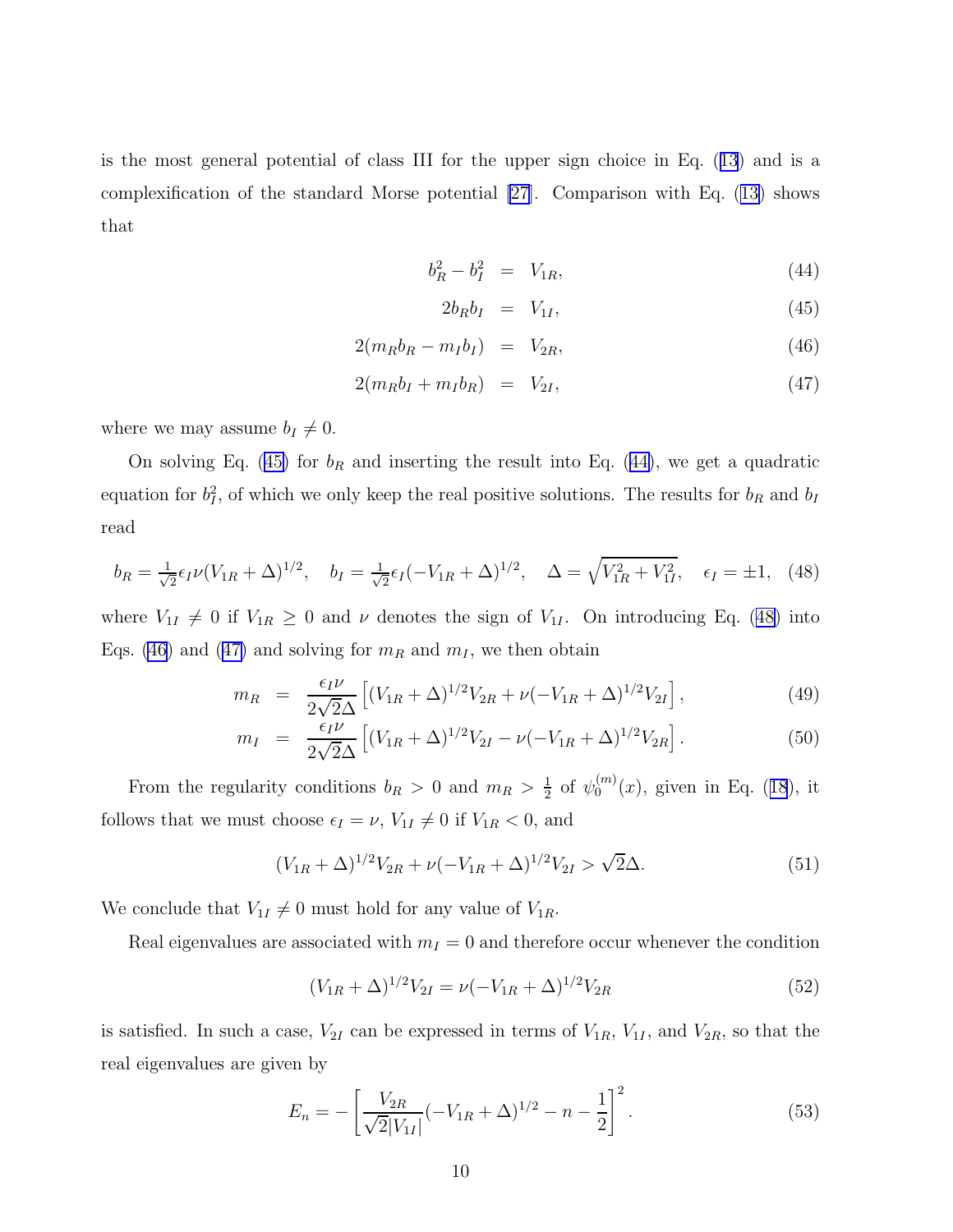It can be shown that regular eigenfunctions correspond to  $n = 0, 1, 2, \ldots$  $(V_{2R}/\sqrt{2}|V_{1I}|)(-V_{1R}+\Delta)^{1/2}-\frac{1}{2})$  $rac{1}{2}$ .

Furthermore, when condition([52\)](#page-9-0) is not fulfilled but condition([51](#page-9-0)) holds, we get complex eigenvalues associated with regular eigenfunctions,

$$
E_n = -\left\{\frac{1}{2\sqrt{2}\Delta}\left[(V_{1R} + \Delta)^{1/2} - i\nu(-V_{1R} + \Delta)^{1/2}\right](V_{2R} + iV_{2I}) - n - \frac{1}{2}\right\}^2,\tag{54}
$$

where  $n = 0, 1, 2, \ldots < \frac{1}{2\sqrt{2}}$  $\frac{1}{2\sqrt{2}\Delta}\left[ (V_{1R} + \Delta)^{1/2}V_{2R} + \nu(-V_{1R} + \Delta)^{1/2}V_{2I} \right] - \frac{1}{2}$  $\frac{1}{2}$ .

It should be stressed that contrary to what happens for the two previous examples, here the real eigenvalues, belonging to a single series, only occur for a special value of the parameter  $V_{2I}$ , while the complex eigenvalues, which do not appear in complex-conjugate pairs (since  $E_n^*$  corresponds to  $V^*(x)$ ), are obtained for generic values of  $V_{2I}$ .

To interprete such results, it is worth choosing the parametrization  $V_{1R} = A^2 - B^2$ ,  $V_{1I} = 2AB$ ,  $V_{2R} = \gamma A$ ,  $V_{2I} = \delta B$ , where A, B,  $\gamma$ ,  $\delta$  are real,  $A > 0$ , and  $B \neq 0$ . The complexified Morse potential [\(43\)](#page-8-0) can then be expressed as

$$
V(x) = (A + iB)^{2}e^{-2x} - (2C + 1)(A + iB)e^{-x}, \qquad C = \frac{(\gamma - 1)A + i(\delta - 1)B}{2(A + iB)}.
$$
 (55)

Its (real or complex) eigenvalues can be written in a unified way as  $E_n = -(C - n)^2$ , while the regularity condition [\(51](#page-9-0)) amounts to  $(\gamma - 1)A^2 + (\delta - 1)B^2 > 0$ .

For  $\delta = \gamma > 1$ , and therefore  $C = \frac{1}{2}$  $\frac{1}{2}(\gamma - 1) \in \mathbb{R}^+$ , the potential (55) coincides with that considered in our previous work[[4\]](#page-12-0). Such a potential was shown to be pseudo-Hermitian under imaginary shift of the coordinate [\[20\]](#page-13-0). We confirm here that it has only real eigenvalues corresponding to  $n = 0, 1, 2, \ldots < C$ , thus exhibiting no symmetry breaking over the whole parameter range. For the values of  $\delta$  different from  $\gamma$ , the potential indeed fails to be pseudo-Hermitian. In such a case,  $C$  is complex as well as the eigenvalues. The eigenfunctions associated with  $n = 0, 1, 2, \ldots < \text{Re } C$  are however regular. The existence of regular eigenfunctions with complex energies for general complex potentials is a phenomenon that has been known for some time (see e.g.[[28](#page-13-0)]).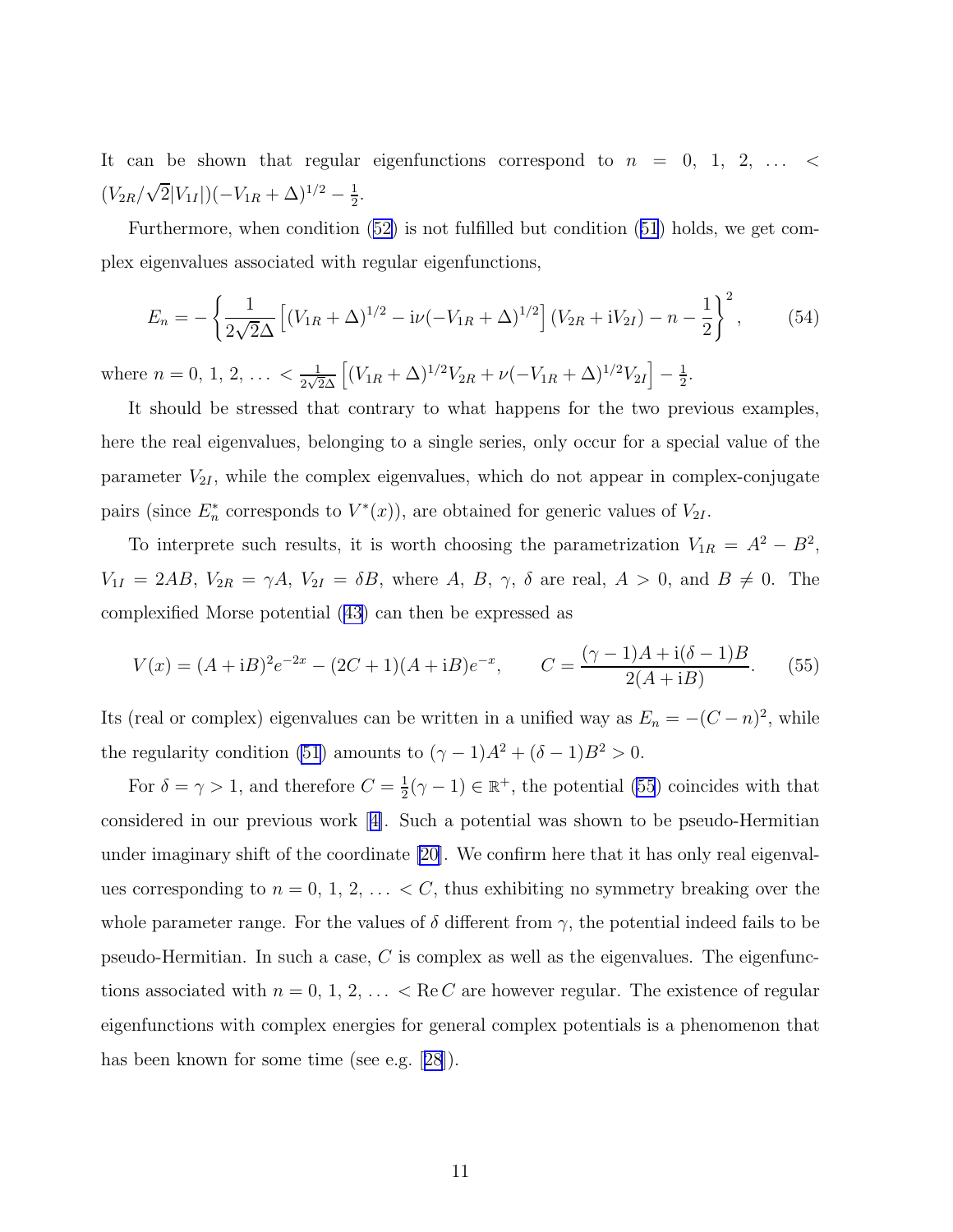#### 6 Conclusion

In the present Letter, we have shown that complex Lie algebras (in particular  $sl(2, \mathbb{C})$ ) provide us with an elegant tool to easily determine both real and complex eigenvalues of non-Hermitian Hamiltonians, corresponding to regular eigenfunctions. For such a purpose, it has been essential to extend the scope of our previous work [\[4](#page-12-0)] to those Lie algebra irreducible representations that remain nonunitary in the real algebra limit (namely those with  $k_I \neq 0$ ).

We have illustrated our method by deriving the real and complex eigenvalues of the PTsymmetric complexified Scarf II potential, previously determined by other means[[22](#page-13-0)]. In addition, we have established similar results for the PT-symmetric generalized Pöschl-Teller potential, for which only partial results were available[[4, 8](#page-12-0), [24\]](#page-13-0). We have shown that in both cases symmetry breaking occurs for a given value of one of the potential parameters.

Finally, we have considered a more general form of the complexified Morse potential than that previously studied[[4,](#page-12-0) [19](#page-13-0), [20\]](#page-13-0). For a special value of one of its parameters, our potential reduces to the former one and becomes pseudo-Hermitian under imaginary shift of the coordinate. We have proved that here no symmetry breaking occurs, the complex eigenvalues being associated with non-pseudo-Hermitian Hamiltonians.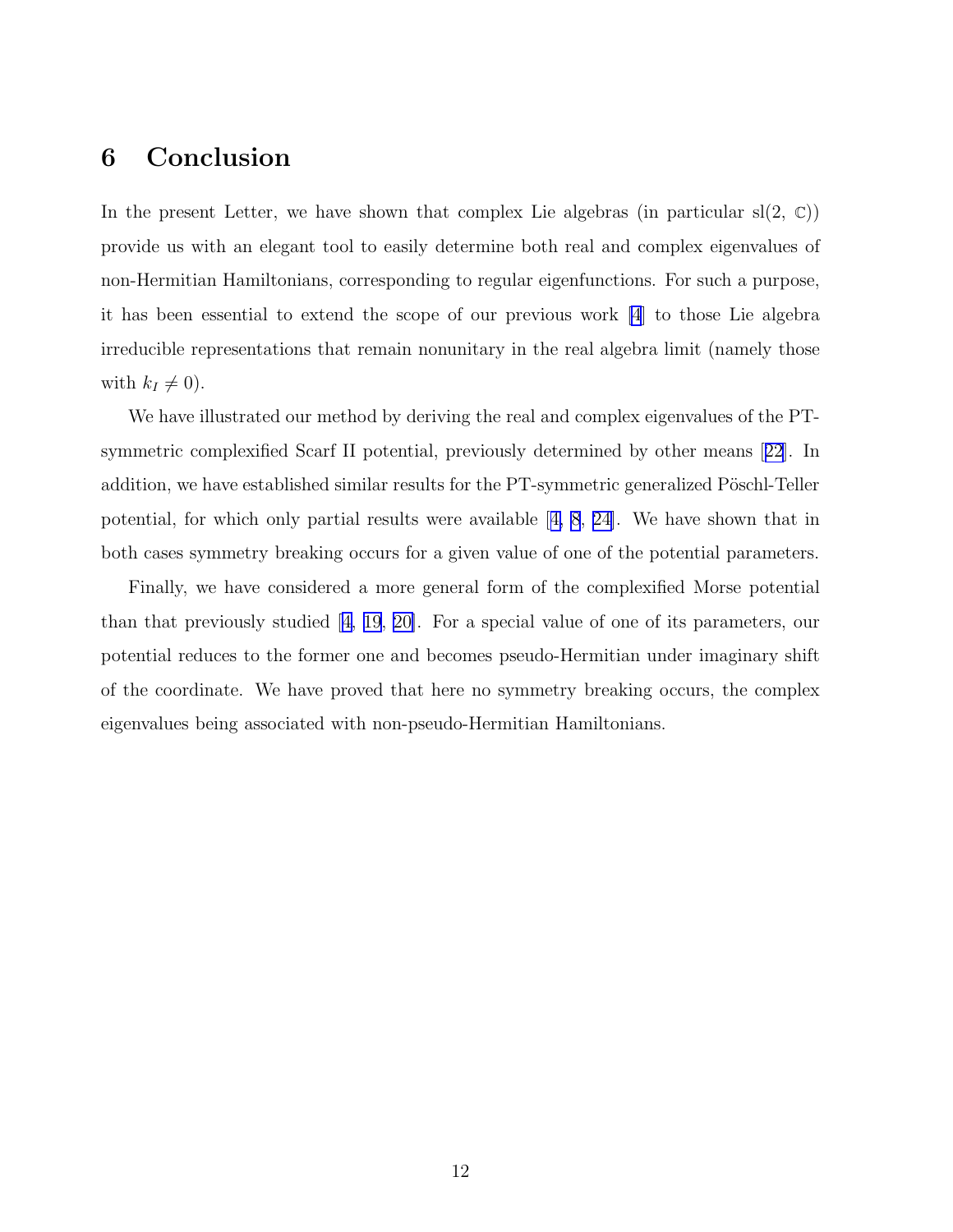### <span id="page-12-0"></span>References

- [1] D. Bessis, unpublished (1992); C.M. Bender, S. Boettcher, Phys. Rev. Lett. 80 (1998) 5243; C.M. Bender, S. Boettcher, P.N. Meisinger, J. Math. Phys. 40 (1999) 2201; P. Dorey, C. Dunning, R. Tateo, J. Phys. A 34 (2001) 5679.
- [2] F. Cannata, G. Junker, J. Trost, Phys. Lett. A 246 (1998) 219.
- [3] A. Khare, B.P. Mandal, Phys. Lett. A 272 (2000) 53.
- [4] B. Bagchi, C. Quesne, Phys. Lett. A 273 (2000) 285.
- [5] A.A. Andrianov, M.V. Ioffe, F. Cannata, J.-P. Dedonder, Int. J. Mod. Phys. A 14 (1999) 2675.
- [6] B. Bagchi, R. Roychoudhury, J. Phys. A 33 (2000) L1; M. Znojil, J. Phys. A 33 (2000) L61.
- [7] M. Znojil, F. Cannata, B. Bagchi, R. Roychoudhury, Phys. Lett. B 483 (2000) 284.
- [8] G. Lévai, M. Znojil, J. Phys. A 33 (2000) 7165.
- [9] B. Bagchi, S. Mallik, C. Quesne, Int. J. Mod. Phys. A 16 (2001) 2859; B. Bagchi, C. Quesne, Mod. Phys. Lett. A 17 (2002) 463.
- [10] A. Mostafazadeh, Pseudo-supersymmetric quantum mechanics and isospectral pseudo-Hermitian Hamiltonians, Preprint [math-ph/0203041.](http://arxiv.org/abs/math-ph/0203041)
- [11] B. Bagchi, S. Mallik, C. Quesne, Int. J. Mod. Phys. A 17 (2002) 51.
- [12] C.M. Bender, S. Boettcher, J. Phys. A 31 (1998) L273.
- [13] M. Znojil, J. Phys. A 32 (1999) 4563.
- [14] B. Bagchi, F. Cannata, C. Quesne, Phys. Lett. A 269 (2000) 79.
- [15] B. Bagchi, S. Mallik, C. Quesne, R. Roychoudhury, Phys. Lett. A 289 (2001) 34.